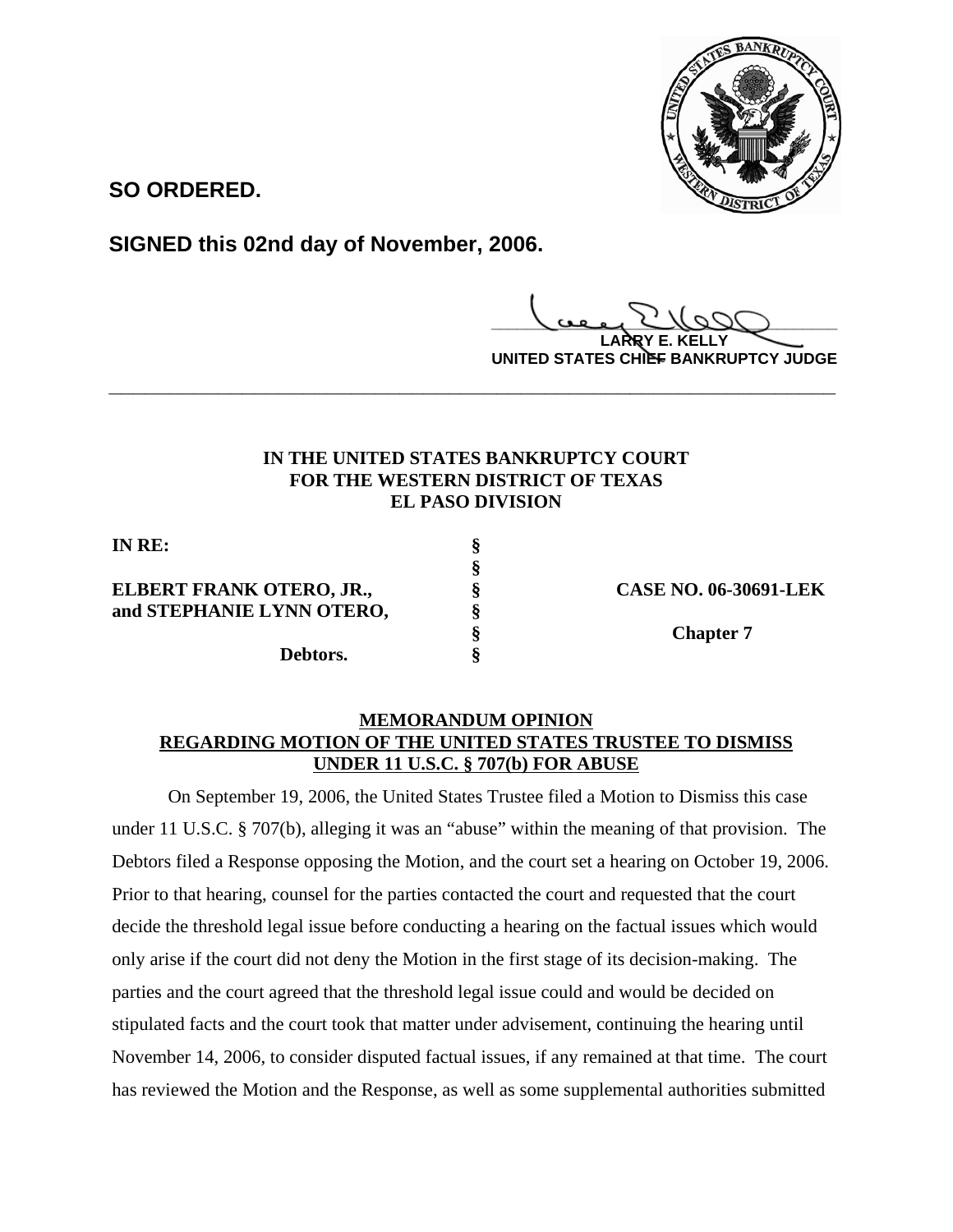by counsel informally, and for the reasons stated below, now finds and concludes that the Motion should be denied. According, the hearing in November is mooted and will be cancelled.

The legal issue presented is whether a Chapter 7 debtor may deduct, in calculating his or her current monthly income under 11 U.S.C. § 707(b)(2), payments on a loan from the debtor's 401K account. Specifically, the question is whether such payments may be included as some of a "debtor's average monthly payments on account of secured debts" as defined by § 707(b)(2)(A)(iii). The United States Trustee argues that they may not, and that if these Debtors' current monthly income is calculated without that deduction, the presumption arises that this filing is an abuse of the provisions of Chapter 7. *See* 11 U.S.C. § 707(b)(1) ("the court, . . . on a motion by the United States trustee, . . . may dismiss a case filed by an individual debtor under this chapter whose debts are primarily consumer debts, or, with the debtor's consent, convert such a case to a case under chapter 11 or 13 of this title, if it finds that the granting of relief would be an abuse of the provisions of this chapter"). Conversely, if the 401K loan payments in this case are deductible, the Debtors' other income and expense figures are such that no presumption of abuse would arise.

To calculate current monthly income, debtors in Chapter are permitted to deduct the expenses listed in § 707(b)(2)(A), and must complete and file Official Form B22A, the "Statement of Current Monthly Income and Means Test Calculation." 11 U.S.C. §§ 521(a)(1)(B)(v), 707(b)(2)(C), Interim Rule 1007(b)(4) (adopted by this court by Standing Order signed October 21, 2005). The Official Form, which is applicable to debtors filing Chapter 7 cases only, provides in Part C, Line 42, a deduction for "[f]uture payments on secured claims" and requires the debtor to list the average monthly payments "[f]or each of your debts that is secured by an interest in property that you own  $\dots$ ." Debtors in this case listed on Line 42 $(c)$ : "Great American Life, Retirement Plan, \$215.53" and included that amount in their total on Line 42.

### **The Parties' Arguments**

The United States Trustee argues that "a loan from a retirement account does not create a debtor-creditor relationship that could give rise to a secured claim," citing **In re New York City Employees' Retirement System v. Villarie (In re Villarie)**, 648 F.2d 810 (2d Cir. 1981), **In re Esquival**, 239 B.R. 146 (Bankr. E.D. Mich. 1999), and **In re Johnson**, 241 B.R. 394 (Bankr. E.D. Tex. 1999). He contends that rather than loans, the money received by the Debtors from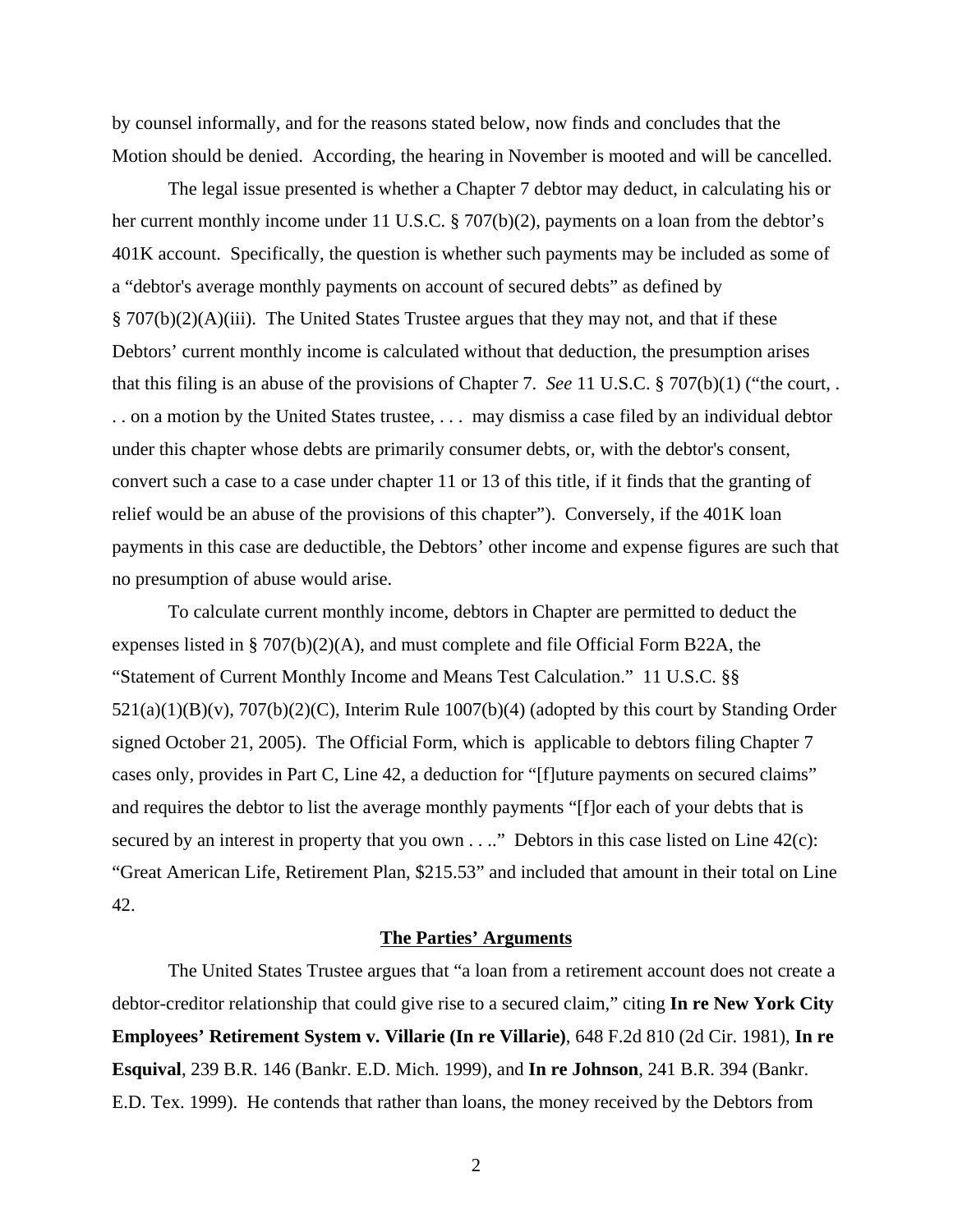their retirement accounts was merely "an advance against their future retirement benefits" and if the monies are not repaid before retirement, "the retirement plan does not have a right to sue the debtors for the unpaid loan balance; rather the retirement account system's only recourse is to reduce future retirement benefits to which the debtors would be entitled." Therefore, he asserts, the 401K loan is not a secured claim as that term is used in § 707(b).

The Debtors respond that these cases pre-date BAPCPA and its new "means test" scheme by many years, and that they are not relevant to the new test which is contained in § 707(b)(2)(A)(iii)(I).<sup>1</sup> That section, they contend, provides that the only requirement of "average monthly payments on account of secured debts" is that they must be payments "contractually due to secured creditors . . .." The numerous provisions of BAPCPA that are intended to protect and preserve debtors' retirement plans, the Debtor contend, are strong evidence of legislative intent to overrule the older cases cited by the United States Trustee. *See generally* 11 U.S.C. §§ 362(b)(19) (excepting from the automatic stay collection actions by retirement plan administrators), 522(d)(12) (allowing an exemption for "[r]etirement funds to the extent that those funds are in a fund or account that is exempt from taxation under section 401, 403, 408, 408A, 414, 457, or 501(a) of the Internal Revenue Code of 1986"), 522(n) (limiting that exemption as to certain retirement accounts to \$1,000,000, but also providing an exception to that limit where "if the interests of justice so require"),  $523(a)(18)$  (providing that loans from certain retirement accounts are non-dischargeable), and 541(b)(7) (providing that property of the estate does not include, among other things, amounts withheld by the debtor's employer from the debtor's wages as contributions to certain employee benefit plans).

Citing to the terms of the loans as described in the documents attached to the Debtors' Response, they point out that their loans from their retirement accounts meet the definitions of "debt" and "claim" set forth in the Bankruptcy Code. Section 101(12) and (5) provide, respectively, that "[t]he term 'debt' means liability on a claim" and "[t]he term 'claim' means–

(A) right to payment, whether or not such right is reduced to judgment, liquidated, unliquidated, fixed, contingent, matured, disputed, undisputed, legal, equitable, secured, or unsecured, or

(B) right to an equitable remedy for breach of performance if such breach gives rise to a right to payment, whether or not such right to an equitable remedy

<sup>&</sup>lt;sup>1</sup> Debtors in their Response, at page 6, para. 2, mistakenly cite to § 707(b)(2)(B)(iii)(I), which does not exist, but quote  $\S 707(b)(2)(A)(iii)(I)$ .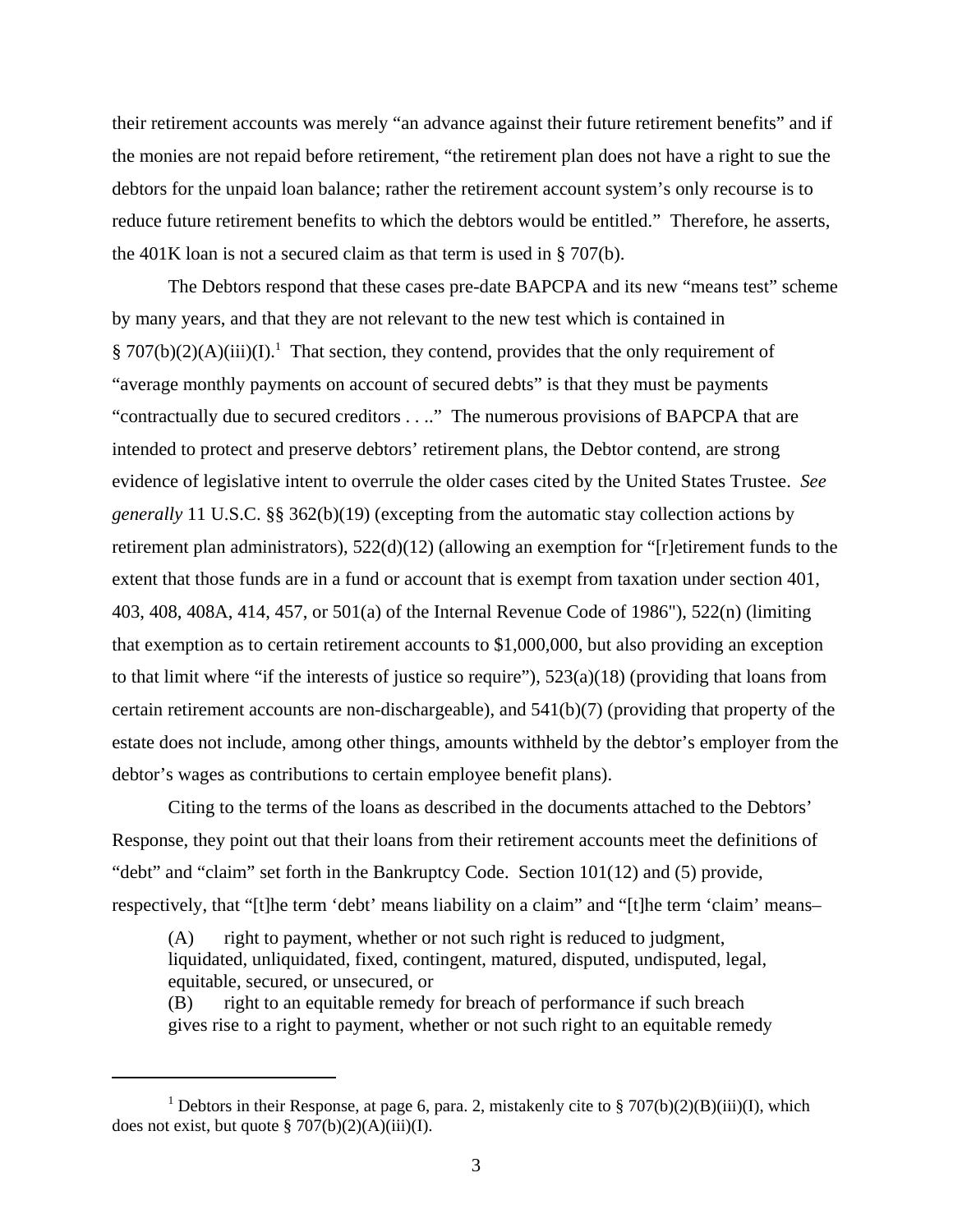is reduced to judgment, fixed, contingent, matured, disputed, undisputed, secured, or unsecured."

The Debtors argue that the loan documents establish, at worse, a non-recourse loan that would still be a claim against the Debtors as defined in  $\S$  101(5)(A).

The United States Trustee relies mostly on his argument that the presence in Chapter 13 of an express provision in § 1322(f) that allows a deduction of retirement plan loan repayments from disposable income, and the absence of such a provision in Chapter 7, is evidence that the amendments under the Bankruptcy Abuse Prevention and Consumer Protection Act ("BAPCPA") were intended to not allow the deduction the Debtors here seek to take. He finds strong support, he claims, in the fact that Official Form B22C, which is applicable only in Chapter 13 cases, expressly allows such a deduction by including a specific line item to list such such payments and include them in total deductible expenses, but Official Form B22A, applicable in Chapter 7 cases, has no such provision. *See* Official Form B22C, Line 55 ("Qualified retirement deductions. Enter the monthly average of (a) all contributions or wage deductions made to qualified retirement plans, . . . and (b) all repayments of loans from retirement plans, as specified in § 362(b)(19).").<sup>2</sup>

The Debtors respond that the only reason there is no provision in Chapter 7 that corresponds to § 1322(f), is that the concept of "disposable income," which § 1322(f) defines, does not apply at all in Chapter 7. It follows, they reason, that the Official Form used in a

<sup>&</sup>lt;sup>2</sup> Section 362(b)(19) of the Bankruptcy Code provides:

The filing of a petition under section 301, 302, or 303 of this title, or of an application under section 5(a)(3) of the Securities Investor Protection Act of 1970, does not operate as a stay . . . of withholding of income from a debtor's wages and collection of amounts withheld, under the debtor's agreement authorizing that withholding and collection for the benefit of a pension, profit-sharing, stock bonus, or other plan established under section 401, 403, 408, 408A, 414, 457, or 501(c) of the Internal Revenue Code of 1986, that is sponsored by the employer of the debtor, or an affiliate, successor, or predecessor of such employer--

<sup>(</sup>A) to the extent that the amounts withheld and collected are used solely for payments relating to a loan from a plan under section  $408(b)(1)$  of the Employee Retirement Income Security Act of 1974 or is subject to section 72(p) of the Internal Revenue Code of 1986; or

<sup>(</sup>B) a loan from a thrift savings plan permitted under subchapter III of chapter 84 of title 5, that satisfies the requirements of section  $8433(g)$  of such title;

but nothing in this paragraph may be construed to provide that any loan made under a governmental plan under section 414(d), or a contract or account under section 403(b), of the Internal Revenue Code of 1986 constitutes a claim or a debt under this title . . ..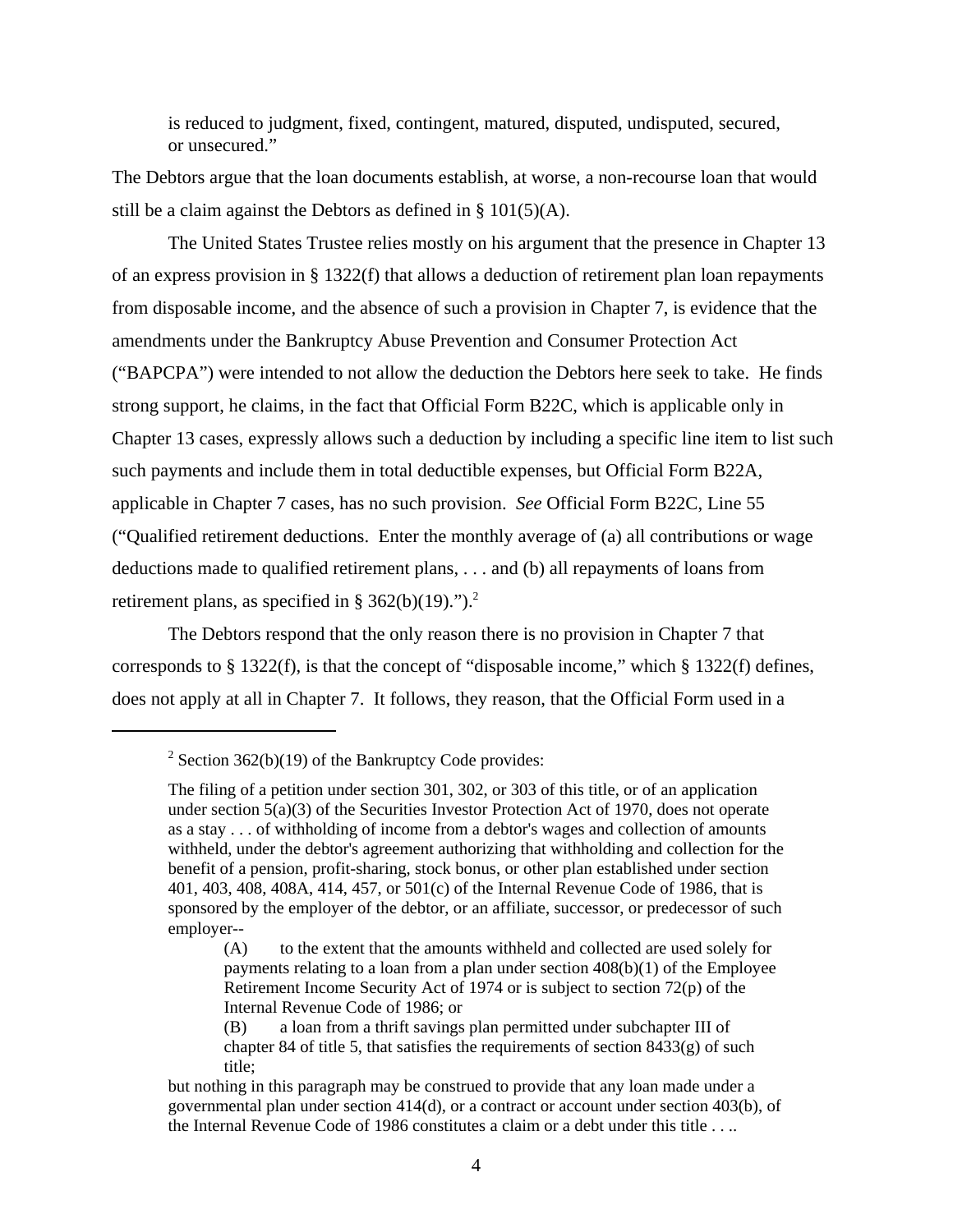Chapter 7 case might omit the specific reference to the deduction contained in the Form used in Chapter 13 cases. They also argue that the Official Forms do not control; rather, they "shall be construed to be consistent with [the Bankruptcy] Rules and the Code." F.R.B.P. 9009 (1991); *see also* 28 U.S.C. § 2075 (2005) (the Bankruptcy Rules "shall not abridge any substantive right"). $3$ 

The Debtors' arguments also point to the fact that the payments they propose to deduct are entirely and expressly deductible in a Chapter 13 case. While the United States Trustee argues that this implies that they are *not* deductible in a Chapter 7 means test, because there are no equivalent provisions in the statute and Official Form, the Debtors counter that the payments' deductibility in a Chapter 13 case is the very reason that  $\S 707(b)(2)(A)(iii)$  should interpreted as also allowing the deduction, in order to avoid an illogical and unjust result. Specifically, they point out that the purpose of the means test imposed under BAPCPA is to identify those Chapter 7 debtors who have the financial ability to repay a significant portion of their debts, and to force those debtors to convert their case to one under Chapter 13, in which they will propose a plan that does pay at least a portion of their debts. *See e.g.,* 151 Cong. Rec. S2459, 2469-70 (March 10, 2005) ("This bill, with its means test, will discourage such abusive filings by restricting access to chapter 7 liquidation . . .."); *see also* **In re Hardacre**, 338 B.R. 718, 720 (Bankr. N.D. Tex. 2006) ("Among the abuses identified by Congress [in enacting BAPCPA] was the easy access to chapter 7 liquidation proceedings by consumer debtors who, if required to file under chapter 13, could afford to pay some dividend to their unsecured creditors."). The Debtors here argue that if they are *not* allowed to deduct the loan payments in question from their Chapter 7 means test calculations, and are forced to convert to Chapter 13, under § 1322(f) they then *will* be allowed to deduct those same payments and will not be required to devote that income to a Chapter 13 plan. They further point out that under the United States Trustee's construction of the statute, this anomaly would be material only in the very few cases like theirs, where the amount of the monthly 401K loan payments alone is determinative of whether the debtors have more or less than the amount of "monthly disposable income under  $\S 707(b)(2)$ " that would trigger a "presumption of abuse." *See* Official Form B22A, Lines 50-52.

 $3$  This court notes also that § 2075 further provides that "[t]he bankruptcy rules promulgated under this section shall prescribe a form for the statement required under section 707(b)(2)(C) of title 11 and may provide general rules on the content of such statement."). No such "general rules for the content of such statement" are contained in the Bankruptcy Rules, however, other than the Official Form itself.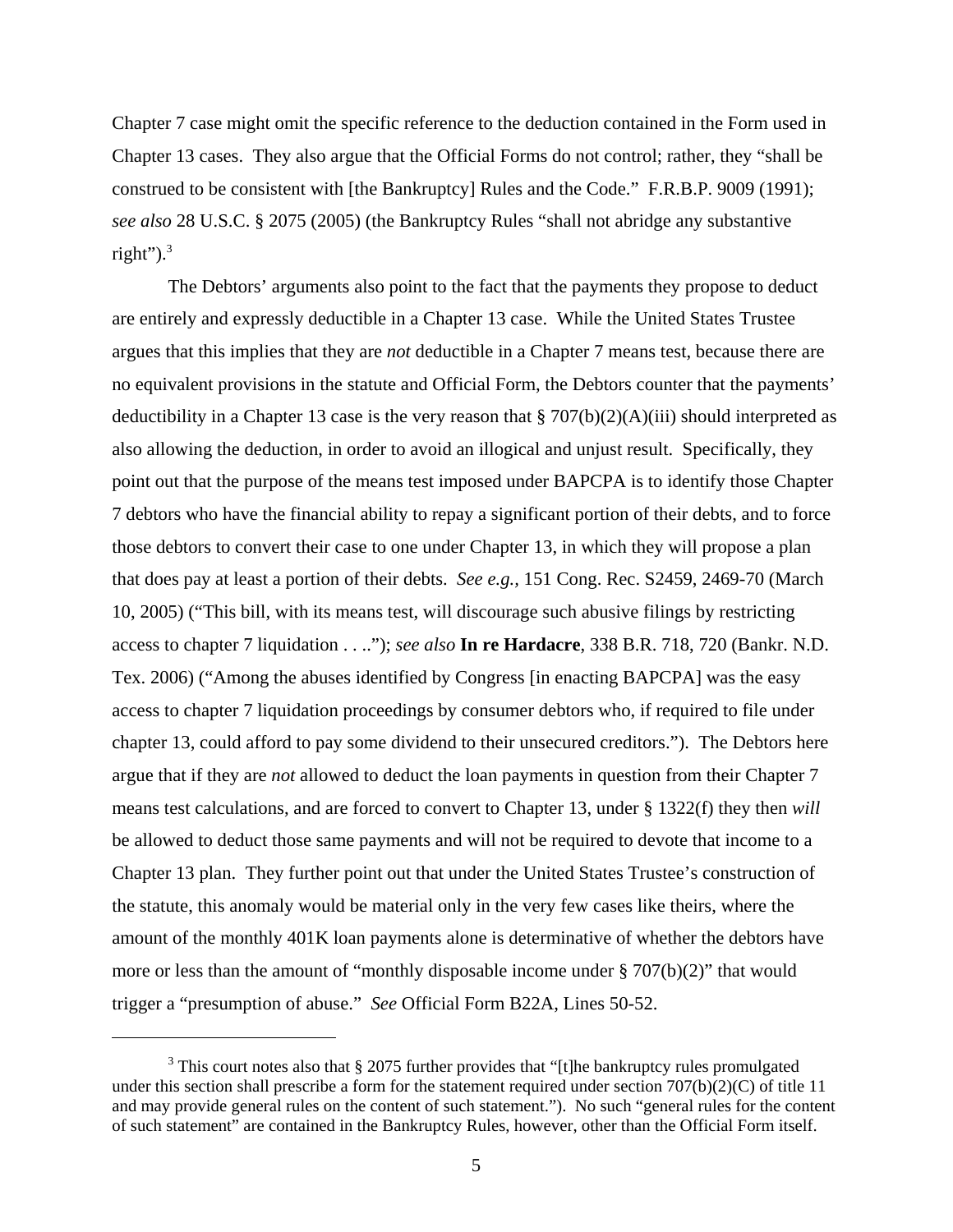### **Discussion**

In addition to the authorities cited in their papers, the Debtors and the United States Trustee, through counsel, have also directed the court's attention to two recent decisions under BAPCPA on the issue presented here. In particular, the Debtors have directed the court's attention to **In re Thompson**, B.R. , 2006 WL 2801882 (Bankr. N.D. Ohio 2006) and the United States Trustee to **In re Barraza**, 346 BR 724 (Bankr. N.D. Tex. 2006).

In the **Barraza** opinion, Bankruptcy Judge Nelms found that payments on a loan from a 401K plan could not be deducted in a Chapter 7 means test calculation. However, his analysis centered on the issue as framed by the litigants, which was whether or not the payments were deductible under § 702(b)(2)(A)(ii)(I) as "other necessary expenses," including "involuntary deductions," as those terms are used in the guidelines of the Internal Revenue Service applicable to the area in which the debtor resided. His opinion does not address, and apparently the parties did not raise, the issue of whether or not the payments in that case could be considered as "payments on account of secured debts" within the meaning of 11 U.S.C. § 702(b)(2)(A)(iii), which is the issue in this case.

In contrast, this court believes that the detailed and scholarly opinion of Judge Harris in the **Thompson** case is on point and persuasive with respect to this case. The relevant facts in this case, as to the question of the deductibility of the loan payments as payments on secured debts, are virtually indistinguishable from those addressed by Judge Harris.

The court also finds the analysis of the Debtors in this case, to the extent they expand on Judge Harris' reasoning, persuasive.

In addition, this court also notes that the term "security interest" is defined in 11 U.S.C. § 101(51) to be a "lien created by an agreement." Under 11 U.S.C. § 102(2), a "'claim against the debtor' includes claim against property of the debtor." The parties do not dispute that funds were advanced to the Debtors, that there exists documentation giving the plan administrator a "lien claim" against the funds in the Debtors' 401K accounts, and that such accounts represent property of the Debtors. Each loan is therefore certainly a "claim against property of the debtor" and so also a "claim against the debtor," which makes the interest of the plan administrator a "security interest" against property of these Debtors. This court thus concludes that each loan is a "secured claim" within the intendment of 11 U.S.C. § 702(b)(2)(A)(iii).

6